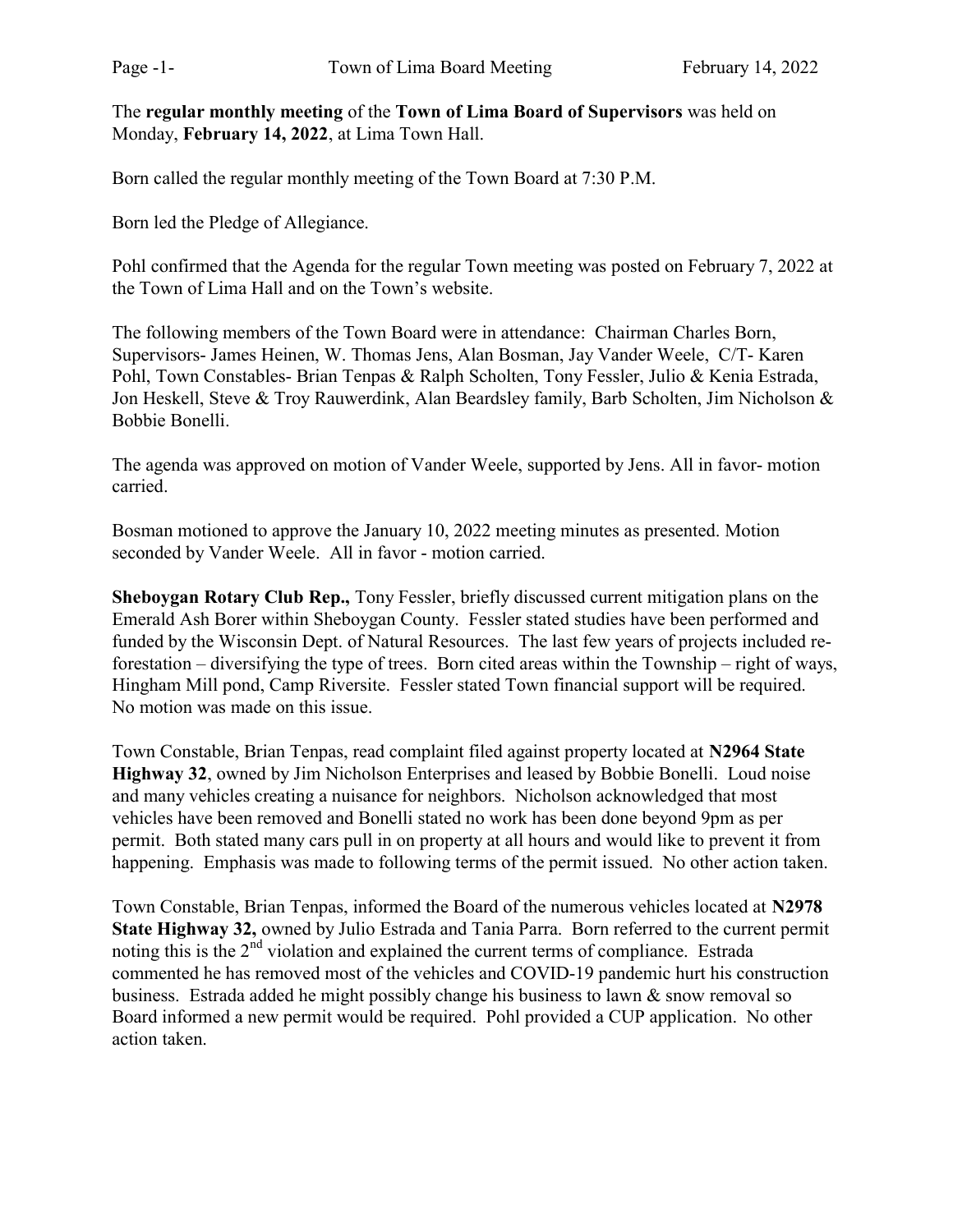Public Comment: Alan Beardsley mentioned a concern of Wind Turbines in Lima after an article in Sheboygan Press and asked if Lima would consider an Ordinance to prevent. Many in the audience were also in agreement with Beardsley. Discussion was had regarding State Ordinances and local control. Board was in agreement as to the mission of Town Lima and suggested residents to call the State Legislatures on the subject. Suggestion was made as to a referendum on this issue which the Board will consider. No motion made on this issue.

Communications: Born commented on an e-mail regarding Radar signs as an option for using ARPA funds. Pohl informed of Harters e-mail regarding the Compactor Site and the contract with Waste Management expiring next April. Board suggested separate meetings with Companies interested to contract with Lima and possibly this issue on the Annual meeting Agenda in April. Pohl informed Town audit to be held this Thursday and that Auditor, Paul Corson, will be retiring this year. Pohl also addressed District Meeting, Room Tax, and Federal Infrastructure Bill issues in this month's Wisconsin Town's Assn. magazine.

Bosman motioned to approve Town Hall rentals from Dec. & Jan.to Reimer, VanderWeele, Schleicher, Schmoock, Meyer & Walsh. Motion seconded by Heinen. All in favor – motion carried.

Heinen made a motion, seconded by Vander Weele, to approve the Audit Engagement letter with Corson, Person & Hamann S.C. as presented. All in favor – motion carried.

The Board briefly discussed a proposed Amendment to the Town's Zoning Ordinance to Section 13, Use Regulation of potential standards for minimum dwelling unit footprints. The Planning Commission will also review this proposal prior to a public hearing scheduled for March. No motion made on this issue.

Born addressed the dead Emerald Ash trees in the Farmin Cemetary and commented that some of these trees have already been removed with the assistance of Born and Bosman. At present, Born informed the rest of the Board that this expense should be covered by the existing Farmin Cemetary funds. No motion made on this issue.

Pohl provided a brief update on the **American Rescue Plan Act** (ARPA) stating many e-mails still be received from the State regarding fund usage and reporting. Pohl noted that the first report is due by April 30, 2022

Town Road updates/concerns: Born noted that landowners along Camp Riversite have been removing dead Ash trees. Born stated plans to use TRIP funds to cover Culverts during the Fire Corner's/Stoney Creek project. Born also added that Sheb. County has been busy cutting trees.

Fire Department updates/concerns: Heinen noted a new Agreement with  $1<sup>st</sup>$  Responders is still be worked on. No other issues at this time.

Compactor Site updates/concerns: Portable toilet has been installed. No other issues reported.

Town Hall updates/concerns: None